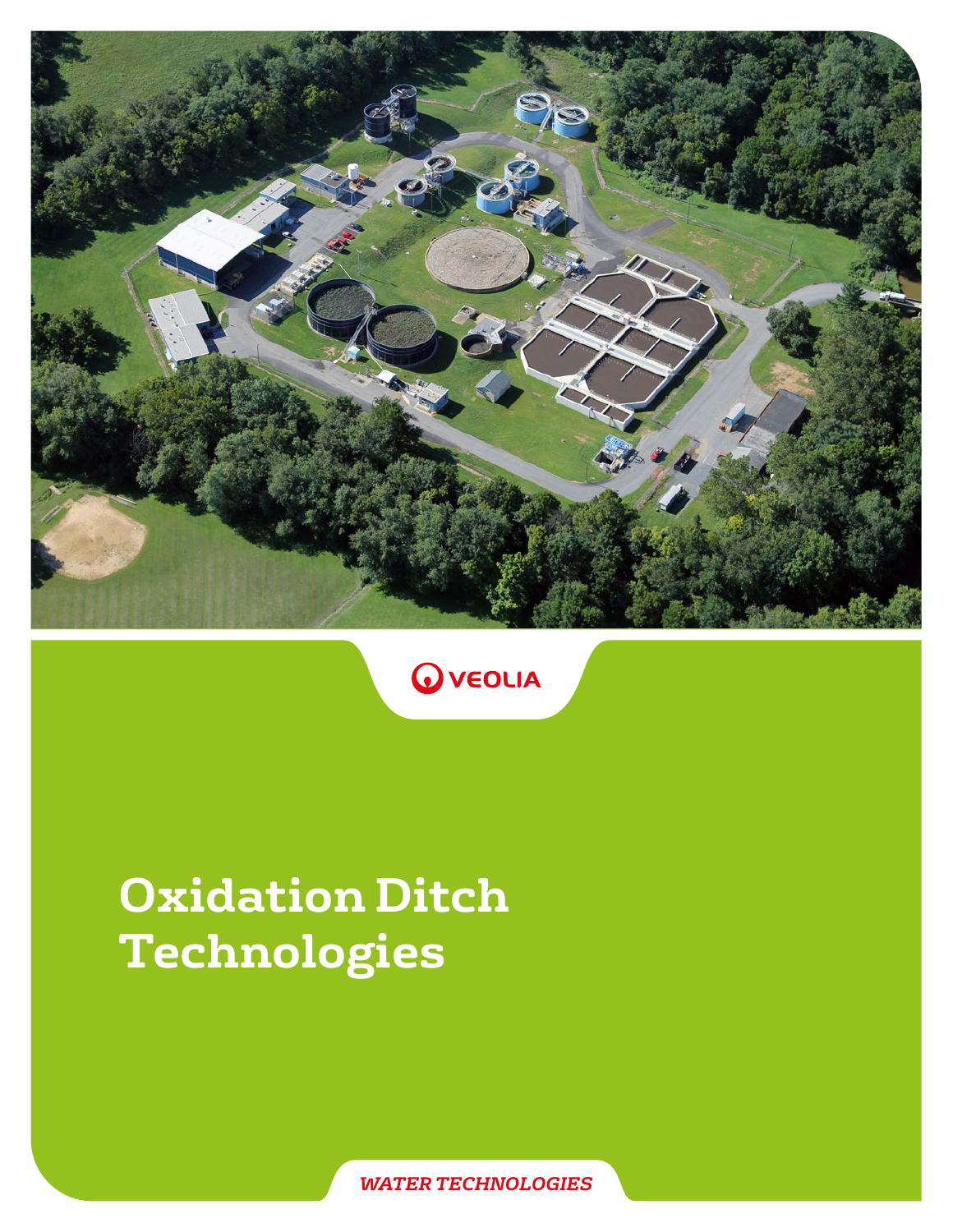# **Oxidation Ditch Technologies**

With over 80 installations in the United States, wastewater treatment facilities can rely on Kruger's extensive biological experience and proven oxidation ditch technologies. Kruger offers a multitude of processes, including our signature Phased Isolation Ditch (PID) and  $A/O^{\circ}$ , A2/O, and An/O systems, providing flexibility in meeting the diverse requirements of plants. Kruger's biological treatment technologies efficiently achieve today's stringent effluent requirements.

# **Phased Isolation Ditch (PID) Technology**

# Offers a Dynamic System for Meeting Plant's Challenges

Kruger's PID technologies provide operational flexibility by alternating phase lengths, accurately matching the level of treatment needed for changing wastewater treatment strengths. Systems are easily upgradable and expandable for biological nutrient removal (BNR) and flow increases for future tighter effluent requirements and population growth. Kruger's PID processes are equipped with PLC based control and preprogrammed operational modes, simplifying daily operation.





- Ideal solution for plants with future growth plans or stricter nutrient limits
- Ease of future expansion and upgrade for increased nitrogen removal or flow by adding secondary clarifiers and/or another ditch
- Reduced plant maintenance, secondary settling tanks are not required
- Constant water level and continuous effluent discharge, eliminating periodic surges of effluent and the need to oversize equipment downstream
- Achieves exceptional effluent quality of BOD and TSS <10 mg/L by alternating between aerobic (nitrification) and settling phases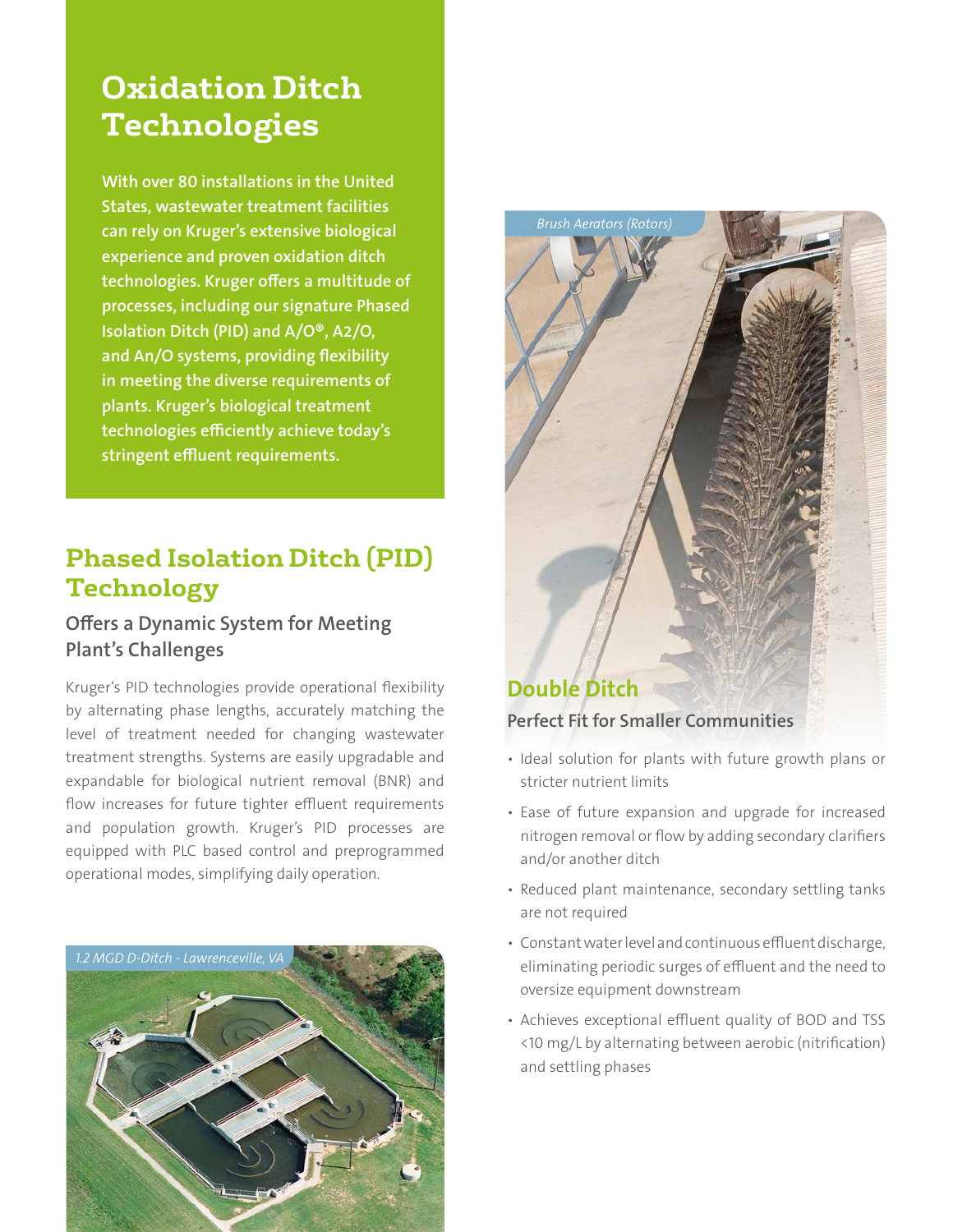# Phased Isolation Ditch



#### Adaptable Process for Plant's Varying Conditions

- Energy efficient, separation of mixing and aeration with dissolved oxygen (DO) control
- Reduced operation and maintenance by achieving high level nitrogen removal (TN <5 mg/L) without internal recycle pumping or chemical dosing
- Process flexibility afforded by varying effective process volumes allocated for treatment, adaptable to either load or seasonal variations
- Alternates between aerobic (nitrification) and anoxic (denitrification) phases





#### BIO-DENIPHO™

# Meeting Total Phosphorus of 1 mg/L

- Biological phosphorus removal achieving TP<1 mg/L, resulting in highly efficient BNR system
- Expansion of BIO-DENITRO with addition of Block and Hong Anaerobic Selector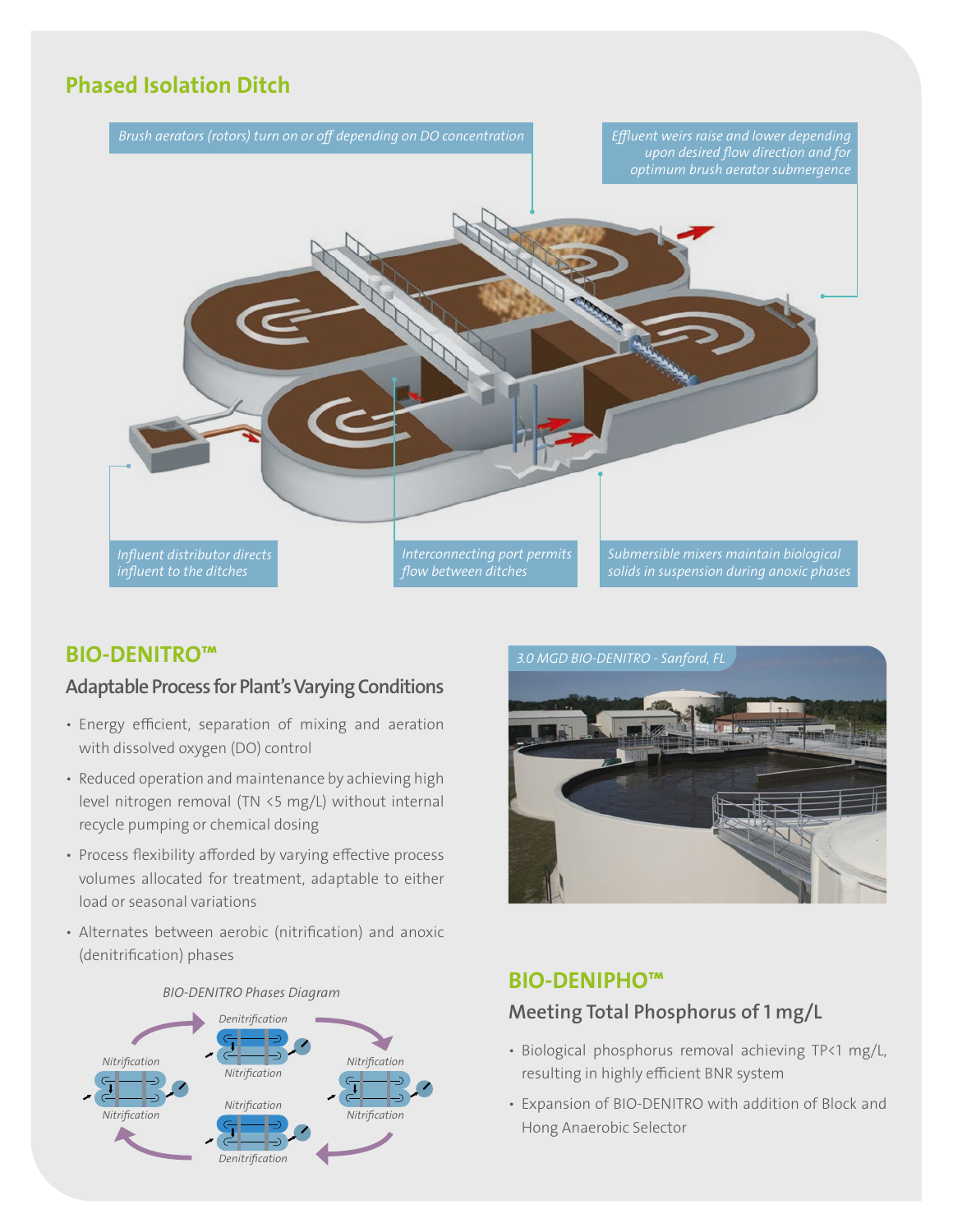# **Additional Activated Sludge Solutions**

Kruger's additional activated sludge solutions are superior alternatives to other multi-stage BNR systems. Kruger adapted the A/O® and A²/O processes for oxidation ditch layouts. With minor modifications, these processes can be applied to existing oxidation ditch plants, resulting in significantly improved performance.



# A/O® (Anaerobic/Oxic)

Kruger's A/O Ditch process utilizes the Block and Hong Anaerobic Selector followed by a single or multiple oxidation ditches for nitrification. The anaerobic selector performs two important functions for effective treatment – biological phosphorus removal and filament control.



A /O (Anaerobic/Anoxic/Oxic)

Another attractive feature of the A/O Ditch process is that upon expansion, nitrogen removal can be added by including anoxic tanks and operating as an A²/O Ditch. Kruger's A²/O process incorporates an anoxic zone between the anaerobic selector and oxic zones for nitrate reduction. For more stringent TN limits, a secondary anoxic zone can be added for additional denitrification.



A<sup>2</sup>/O Process Schematic



| <b>Kruger Process</b>                       | $NH3-N$  | <b>TN</b> | TP      |
|---------------------------------------------|----------|-----------|---------|
| D-Ditch                                     | $\leq$ 1 | $10 - 15$ | $1-2$   |
| <b>BIO-DENITRO</b>                          | $\leq$ 1 | $\leq$    | N/A     |
| <b>BIO-DENIPHO</b>                          | $\leq$ 1 | $\leq$    | $1 - 2$ |
| $A/O^{\circledcirc}$                        | $\leq$ 1 | N/A       | $1-2$   |
| $A^2/O$                                     | $\leq$ 1 | < 8       | $1 - 2$ |
| <b>Secondary Anoxic</b>                     | N/A      | $3 - 5$   | N/A     |
| <b>Block and Hong</b><br>Anaerobic Selector | N/A      | N/A       | $1-2$   |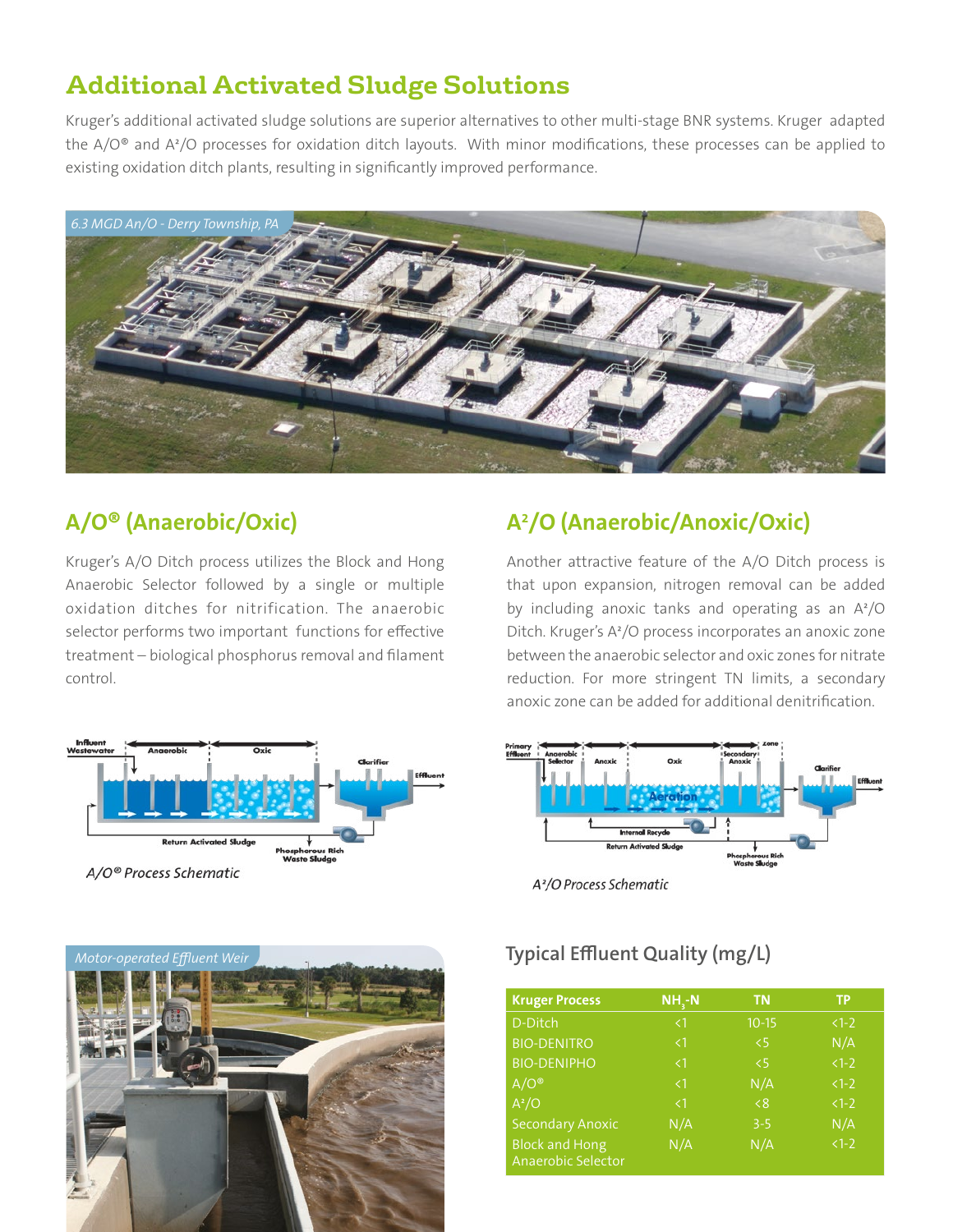# **Advanced BNR Technologies** For New or Existing Plants

Kruger's advanced BNR technologies are incorporated in many of our oxidation ditch processes. In addition, each process is easily implemented into existing plants for treatment upgrades.

# Block and Hong Anaerobic Selector

Kruger's Block and Hong Anaerobic Selector ensures biological phosphorus removal without elaborate or additional reactors or dosing of costly chemicals or alternative carbon sources. Biological phosphorus removal eliminates the expense and quantity of excess sludge generated by chemical precipitation. In addition, filamentous growth is inhibited, providing consistent performance during difficult treatment conditions.



# Secondary Anoxic Zone

Kruger's advanced Secondary Anoxic Zone design enhances denitrification with our RAS Bleed Off addition. Kruger's RAS Bleed Off process increases nitrate removal rates by more than 30% and reduces effluent TN up to 2 mg/L. This results in plants benefiting from cost savings of a reduced secondary anoxic zone and chemical usage.

### **Process Control Features**  Enhancing Plant's Daily Operations

- Customizable PLC based control
- Plant-wide SCADA system
- Open architecture software
- Point-and-click navigation and control
- 24-hour alarm monitoring and notification
- Systems certified integrators

#### **STAC (Superior Tuning and Control)** Optimizing TN Removal

- Dynamically control ditch phase lengths in response to incoming loading, providing real time operation
- Improving total nitrogen (TN) removal by 2-4 mg/L
- Energy savings by an estimated 10% from optimization of operation of ditch aeration equipment
- Ideal for new or existing PID plants